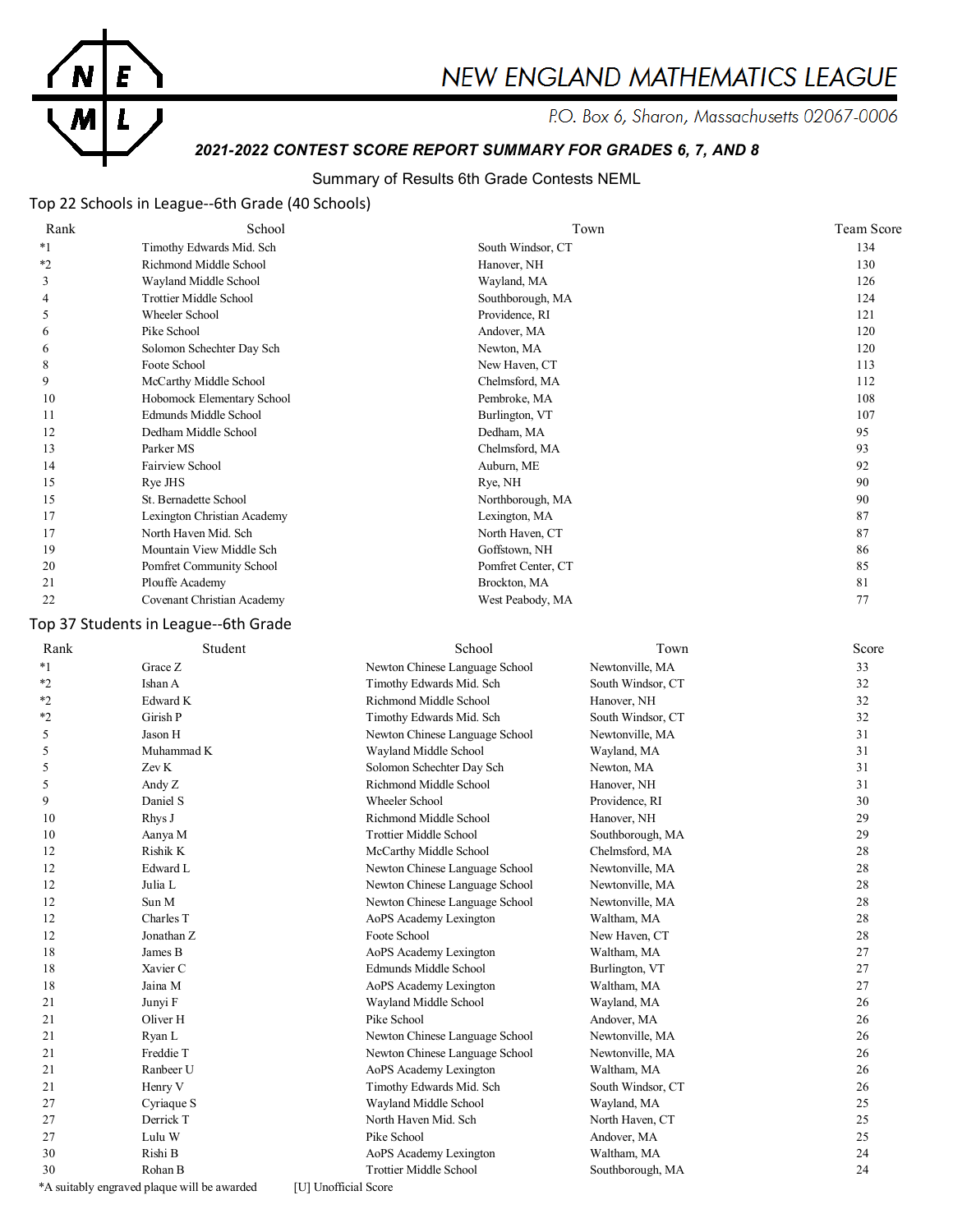|    | Summary of Results 6th Grade Contests NEML |                               |                  |    |
|----|--------------------------------------------|-------------------------------|------------------|----|
| 30 | Eric C                                     | Pike School                   | Andover, MA      | 24 |
| 30 | Zerni C                                    | McCarthy Middle School        | Chelmsford, MA   | 24 |
| 30 | Ethan L                                    | <b>Trottier Middle School</b> | Southborough, MA | 24 |
| 30 | Eli P                                      | AoPS Academy Lexington        | Waltham, MA      | 24 |
| 30 | Brianna X                                  | <b>Trottier Middle School</b> | Southborough, MA | 24 |
| 30 | Charlse Y                                  | Pike School                   | Andover, MA      | 24 |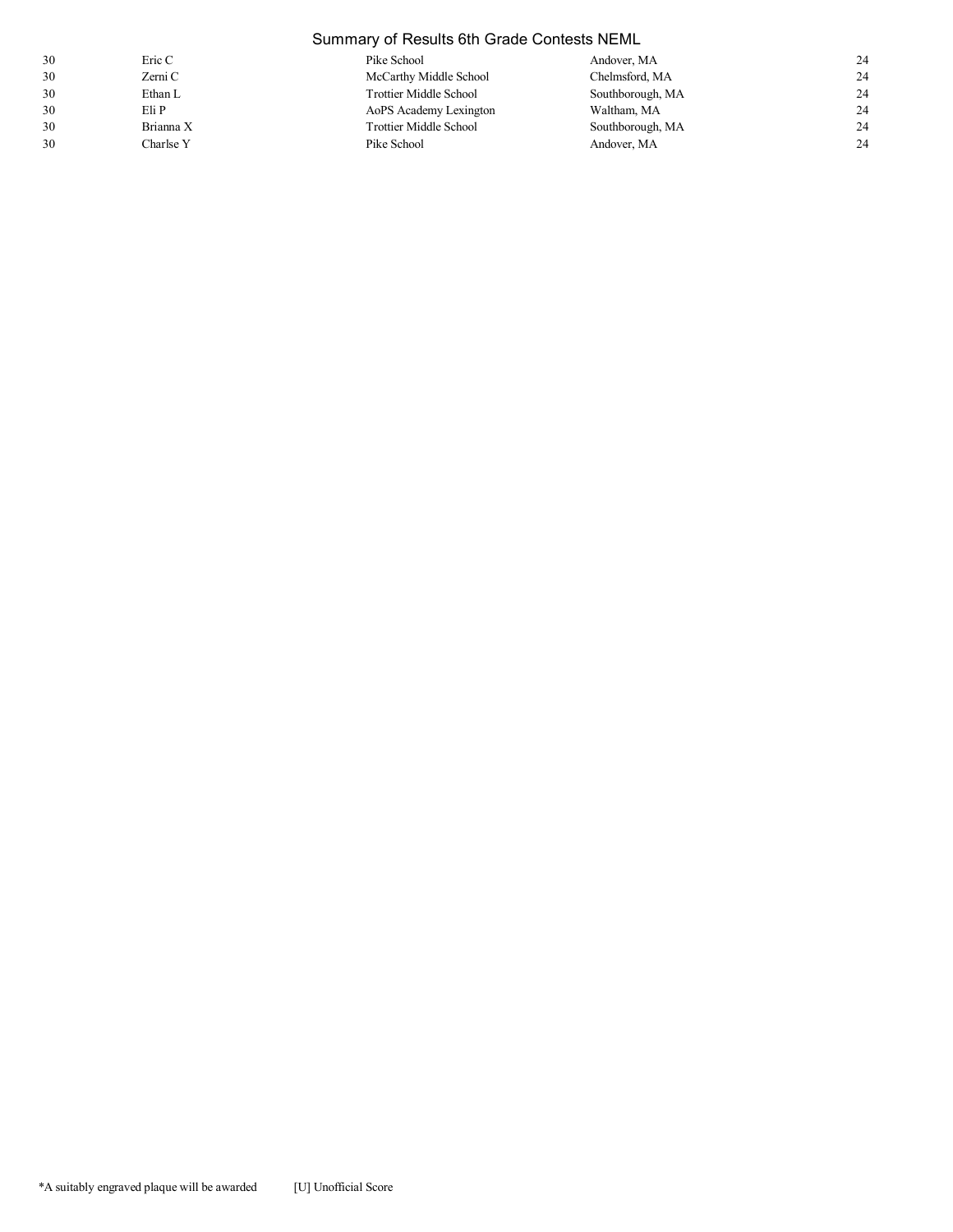# **CONNECTICUT**

# **Hartford, Middlesex, New Haven, New London, Windham**

## Top Schools in Region

| Rank | School                   | Town           | Team Score |
|------|--------------------------|----------------|------------|
|      | Timothy Edwards Mid. Sch | South Windsor  | 134        |
|      | Foote School             | New Haven      | 113        |
|      | North Haven Mid. Sch     | North Haven    | 87         |
|      | Pomfret Community School | Pomfret Center | 85         |

Top Students in Region

| Rank | Student    | School                   | Town          | Score |
|------|------------|--------------------------|---------------|-------|
|      | Ishan A    | Timothy Edwards Mid. Sch | South Windsor | 32    |
|      | Girish P   | Timothy Edwards Mid. Sch | South Windsor | 32    |
|      | Jonathan Z | Foote School             | New Haven     | 28    |
|      | Henry V    | Timothy Edwards Mid. Sch | South Windsor | 26    |

#### **MAINE**

### **Androscoggin, Aroostook, Cumberland**

### Top Schools in Region

| Rank | School                 | Town       | <b>Team Score</b> |
|------|------------------------|------------|-------------------|
|      | Richmond Middle School | Hanover    | 130               |
|      | Wheeler School         | Providence | 121               |
|      | Edmunds Middle School  | Burlington | 107               |
|      | Fairview School        | Auburn     | 92                |
|      |                        |            |                   |

| Rank | Student  | School                 | l own      | Score |
|------|----------|------------------------|------------|-------|
|      | Edward K | Richmond Middle School | Hanover    | 32    |
|      | Andy Z   | Richmond Middle School | Hanover    | 31    |
|      | Daniel S | Wheeler School         | Providence | 30    |
|      | Rhvs J   | Richmond Middle School | Hanover    | 29    |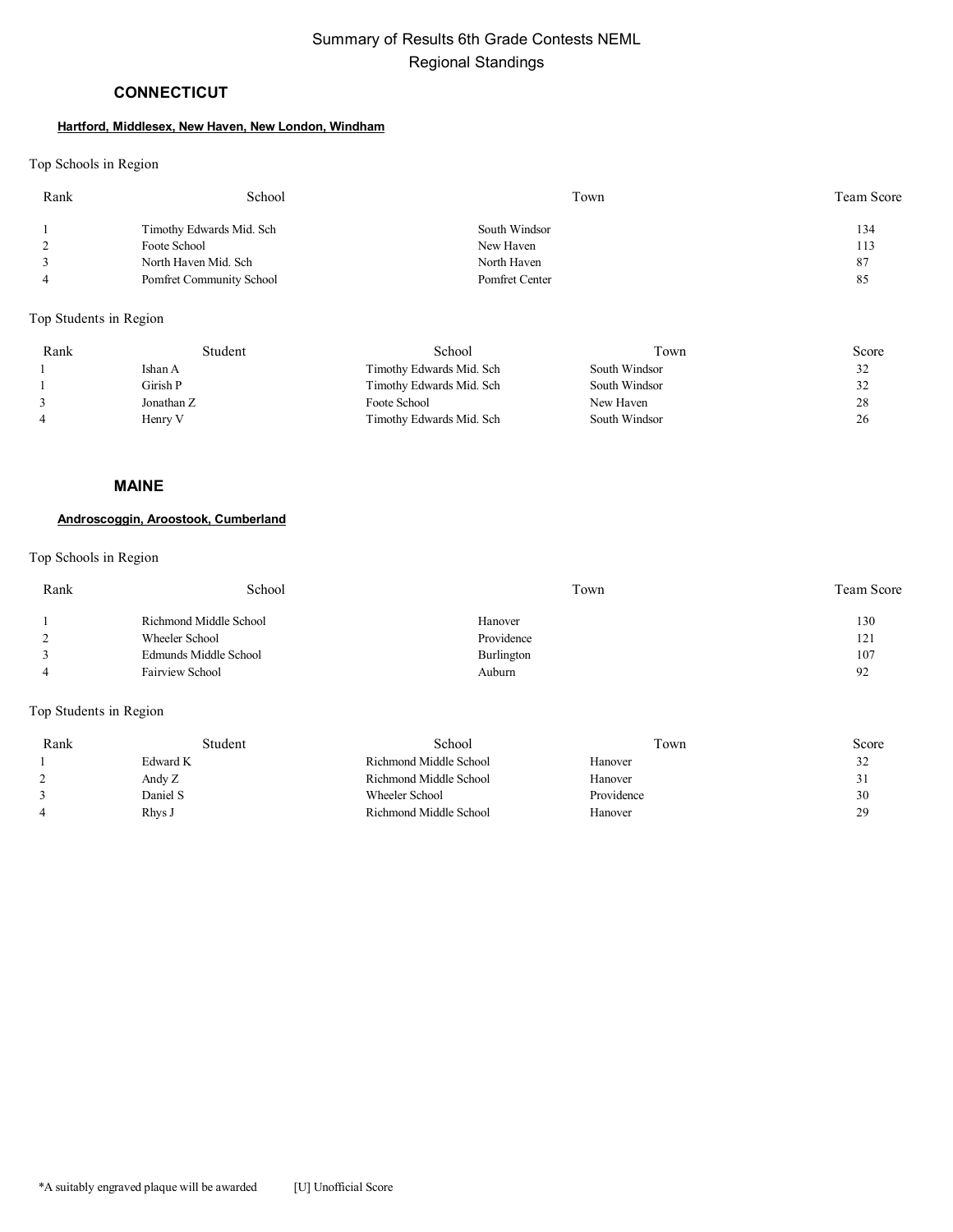# **MASSACHUSETTS**

#### **Barnstable, Essex, Hampshire, Norfolk, Plymouth, Suffolk, Worcester**

Top Schools in Region

| Rank | School                     | Town         | Team Score |
|------|----------------------------|--------------|------------|
| $*1$ | Trottier Middle School     | Southborough | 124        |
|      | Pike School                | Andover      | 120        |
|      | Hobomock Elementary School | Pembroke     | 108        |
|      | Dedham Middle School       | Dedham       | 95         |

### Top Students in Region

| Rank | Student   | School                        | Town         | Score |
|------|-----------|-------------------------------|--------------|-------|
|      | Aanya M   | Trottier Middle School        | Southborough | 29    |
|      | Oliver H  | Pike School                   | Andover      | 26    |
|      | Lulu W    | Pike School                   | Andover      | 25    |
| 4    | Rohan B   | <b>Trottier Middle School</b> | Southborough | 24    |
| 4    | Eric C    | Pike School                   | Andover      | 24    |
|      | Ethan L   | <b>Trottier Middle School</b> | Southborough | 24    |
|      | Brianna X | <b>Trottier Middle School</b> | Southborough | 24    |
|      | Charlse Y | Pike School                   | Andover      | 24    |

#### **Middlesex**

### Top Schools in Region

| Rank | School                    | Town       | <b>Team Score</b> |
|------|---------------------------|------------|-------------------|
| $*1$ | Wayland Middle School     | Wayland    | 126               |
|      | Solomon Schechter Day Sch | Newton     | 120               |
|      | McCarthy Middle School    | Chelmsford | 112               |
|      | Parker MS                 | Chelmsford | 93                |

| Rank | Student    | School                         | Town        | Score |
|------|------------|--------------------------------|-------------|-------|
|      | Grace Z    | Newton Chinese Language School | Newtonville | 33    |
|      | Jason H    | Newton Chinese Language School | Newtonville | 31    |
|      | Muhammad K | Wayland Middle School          | Wayland     |       |
|      | Zev K      | Solomon Schechter Day Sch      | Newton      |       |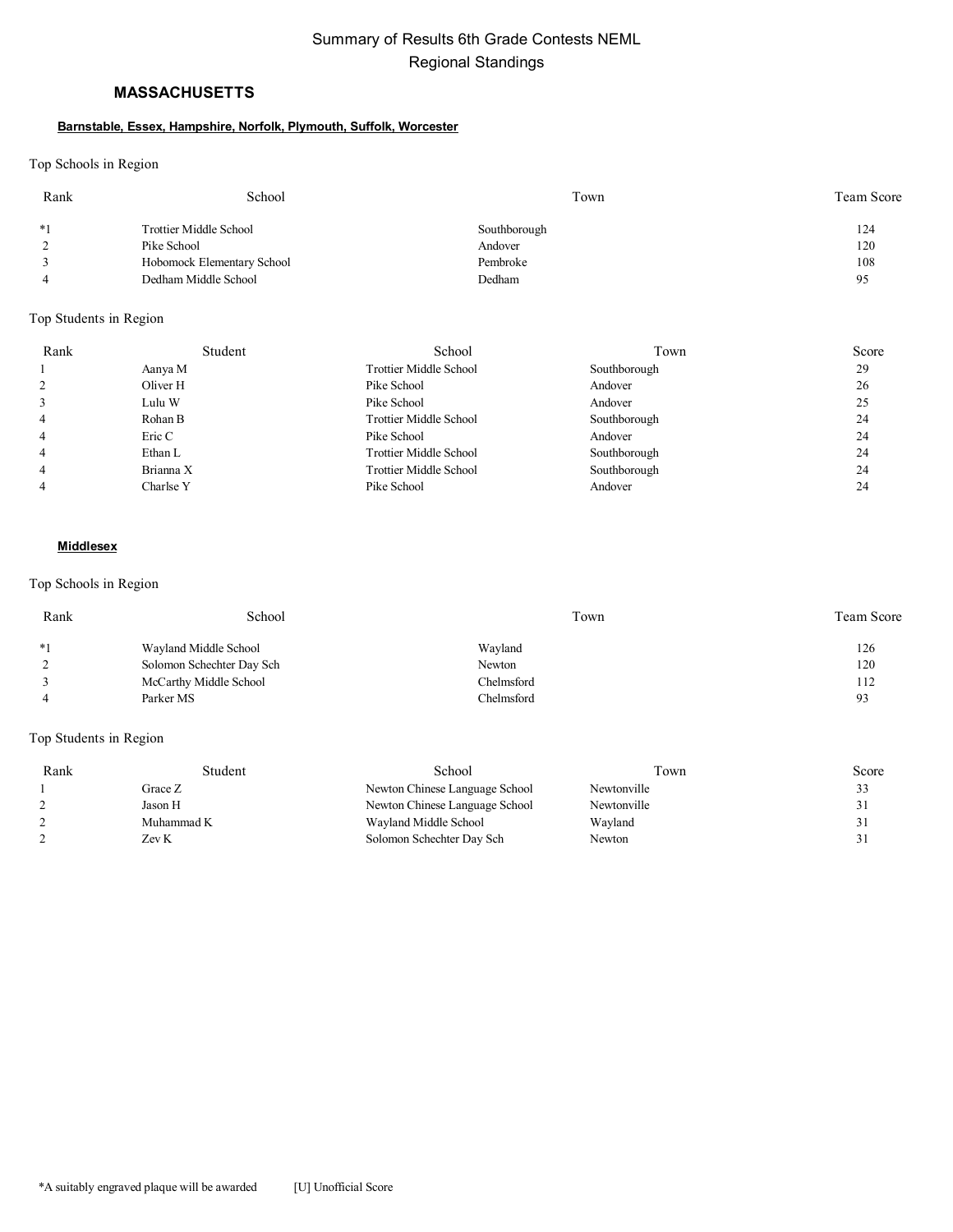# **NEW HAMPSHIRE**

#### **Carroll, Grafton, Hillsborough, Rockingham**

Top Schools in Region

| Rank | School                 | Town       | Team Score |
|------|------------------------|------------|------------|
|      | Richmond Middle School | Hanover    | 130        |
| ∸    | Wheeler School         | Providence | 121        |
|      | Edmunds Middle School  | Burlington | 107        |
|      | Fairview School        | Auburn     | 92         |
|      |                        |            |            |

Top Students in Region

| Rank | Student  | School                 | Town       | Score     |
|------|----------|------------------------|------------|-----------|
|      | Edward K | Richmond Middle School | Hanover    | 32        |
|      | Andy Z   | Richmond Middle School | Hanover    | 31<br>ر ر |
|      | Daniel S | Wheeler School         | Providence | 30        |
|      | Rhys J   | Richmond Middle School | Hanover    | 29        |

# **RHODE ISLAND**

# **Providence, Washington**

Top Schools in Region

| Rank | School                 | Town       | <b>Team Score</b> |
|------|------------------------|------------|-------------------|
|      | Richmond Middle School | Hanover    | 130               |
|      | Wheeler School         | Providence | 121               |
|      | Edmunds Middle School  | Burlington | 107               |
|      | <b>Fairview School</b> | Auburn     | 92                |
|      |                        |            |                   |

| Rank | Student  | School                 | l own      | Score |
|------|----------|------------------------|------------|-------|
|      | Edward K | Richmond Middle School | Hanover    | 32    |
|      | Andy Z   | Richmond Middle School | Hanover    | 31    |
|      | Daniel S | Wheeler School         | Providence | 30    |
|      | Rhvs J   | Richmond Middle School | Hanover    | 29    |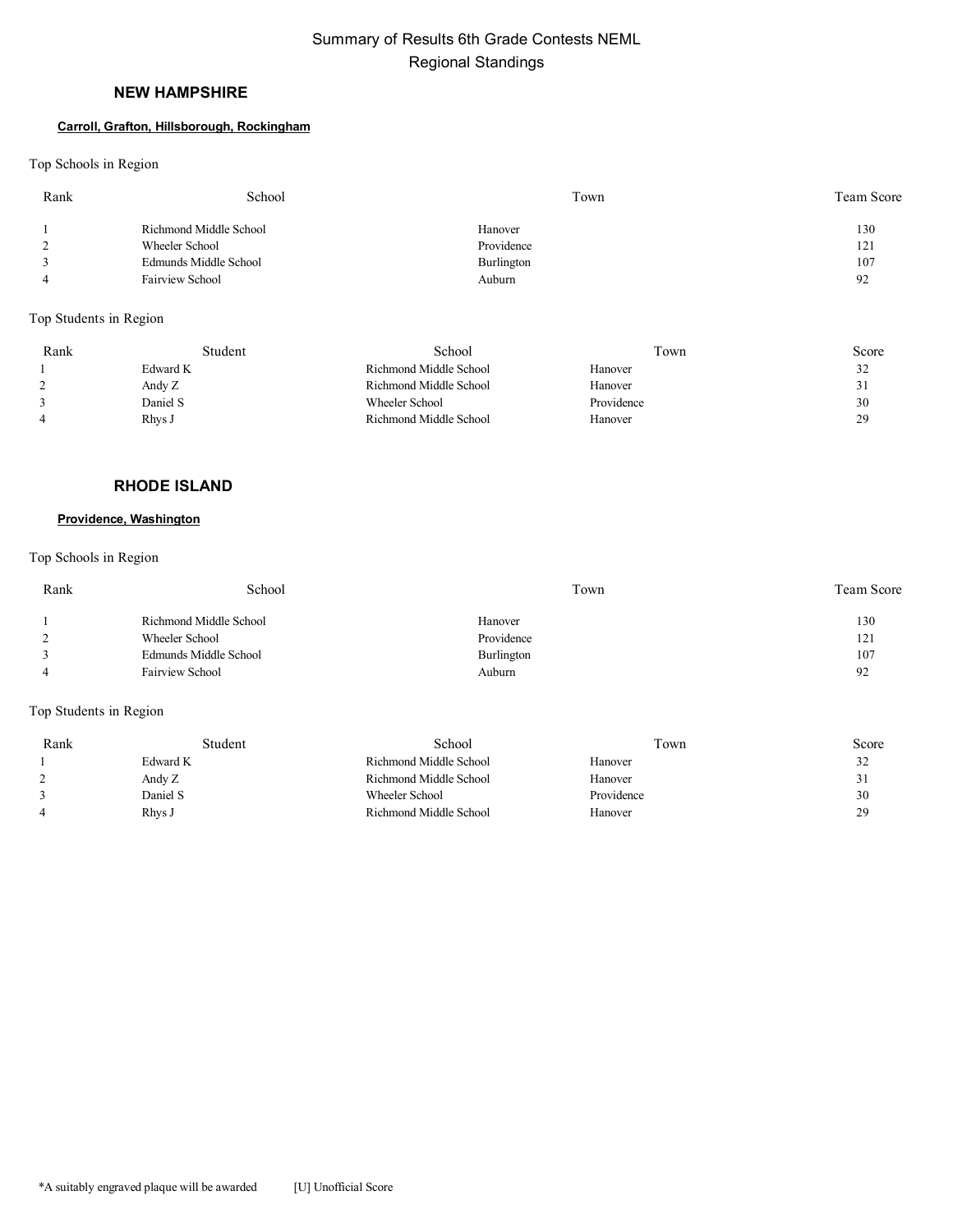# **VERMONT**

# **Chittenden**

Top Schools in Region

| Rank | School                 | Town       | Team Score |
|------|------------------------|------------|------------|
|      | Richmond Middle School | Hanover    | 130        |
|      | Wheeler School         | Providence | 121        |
|      | Edmunds Middle School  | Burlington | 107        |
|      | Fairview School        | Auburn     | 92         |
|      |                        |            |            |

| Rank | Student  | School                 | Town       | Score |
|------|----------|------------------------|------------|-------|
|      | Edward K | Richmond Middle School | Hanover    | 32    |
|      | Andy Z   | Richmond Middle School | Hanover    | 51    |
|      | Daniel S | Wheeler School         | Providence | 30    |
|      | Rhys J   | Richmond Middle School | Hanover    | 29    |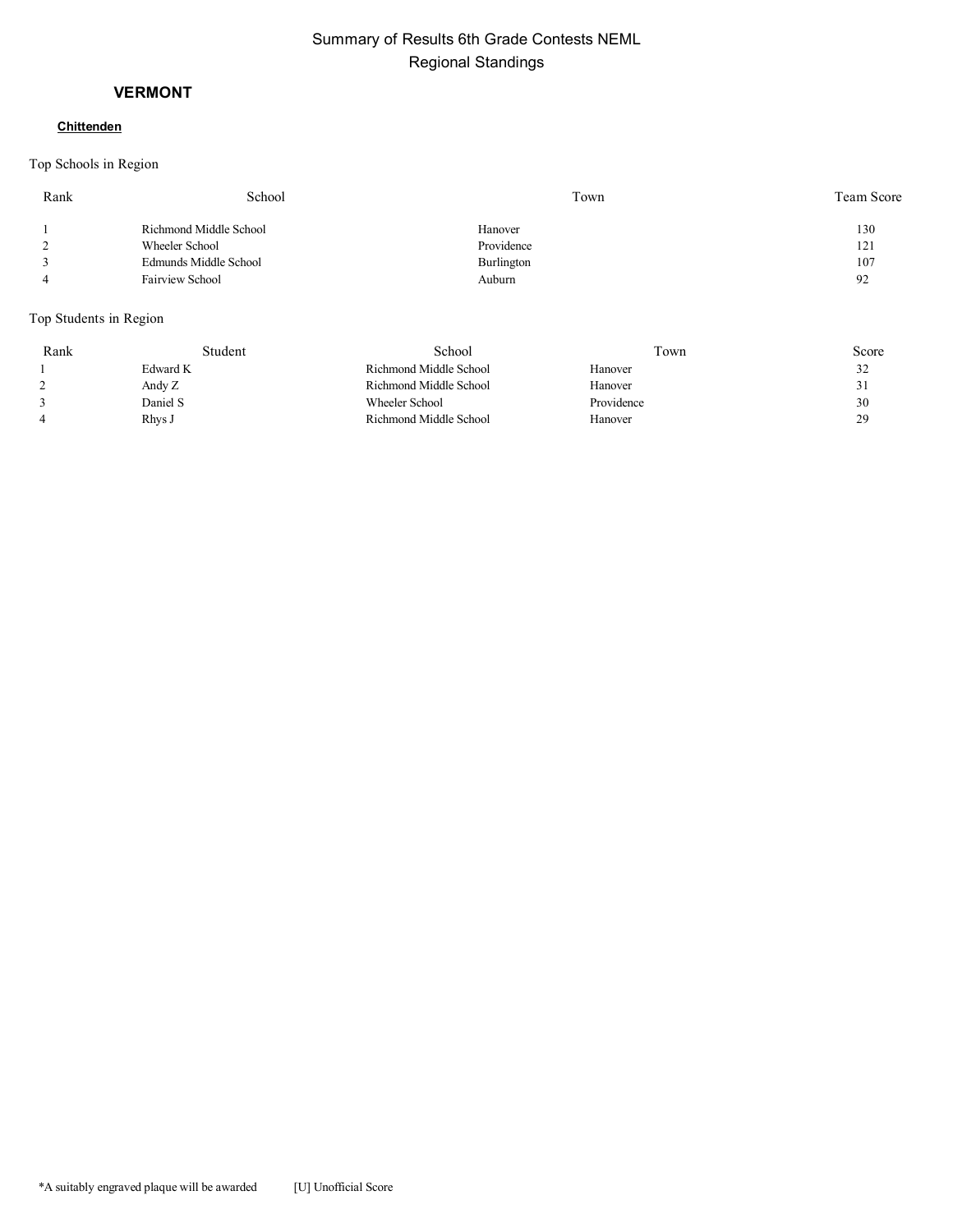# Summary of Results 7th Grade Contests NEML

# Top 22 Schools in League--7th Grade (40 Schools)

| Rank    | School                        | Town               | <b>Team Score</b> |
|---------|-------------------------------|--------------------|-------------------|
| $*1$    | Pike School                   | Andover, MA        | 142               |
| $*_{2}$ | Timothy Edwards Mid. Sch      | South Windsor, CT  | 124               |
| 3       | <b>Trottier Middle School</b> | Southborough, MA   | 121               |
| 4       | Ottoson Middle Sch            | Arlington, MA      | 120               |
| 5       | Amity Middle School           | Orange, CT         | 119               |
| 6       | Amity Middle School-Bethany   | Bethany, CT        | 114               |
|         | King Philip Middle School     | Norfolk, MA        | 108               |
|         | Wheeler School                | Providence, RI     | 108               |
| 9       | Lexington Christian Academy   | Lexington, MA      | 106               |
| 10      | Williston Northamp. Sch       | Easthampton, MA    | 104               |
| 11      | Parker MS                     | Chelmsford, MA     | 103               |
| 12      | McCarthy Middle School        | Chelmsford, MA     | 99                |
| 12      | St. Bernadette School         | Northborough, MA   | 99                |
| 14      | Auburn Middle School          | Auburn, ME         | 98                |
| 15      | Foote School                  | New Haven, CT      | 96                |
| 16      | Rye JHS                       | Rye, NH            | 93                |
| 17      | Plouffe Academy               | Brockton, MA       | 91                |
| 18      | Kingswood Middle School       | Wolfeboro, NH      | 87                |
| 19      | Edmunds Middle School         | Burlington, VT     | 86                |
| 19      | Mountain View Middle Sch      | Goffstown, NH      | 86                |
| 21      | Dedham Middle School          | Dedham, MA         | 85                |
| 21      | Pomfret Community School      | Pomfret Center, CT | 85                |

# Top 37 Students in League--7th Grade

| Rank    | Student            | School                         | Town              | Score |
|---------|--------------------|--------------------------------|-------------------|-------|
| $*_{1}$ | Niki T             | Pike School                    | Andover, MA       | 33    |
| $*2$    | Corey L            | <b>Trottier Middle School</b>  | Southborough, MA  | 32    |
| 3       | Shreyash G         | Timothy Edwards Mid. Sch       | South Windsor, CT | 31    |
| 4       | Gentry T           | Pike School                    | Andover, MA       | 29    |
| 4       | Nathan W           | Wheeler School                 | Providence, RI    | 29    |
| 6       | Guillem E          | Richmond Middle School         | Hanover, NH       | 28    |
| 6       | Maxwell L          | Pike School                    | Andover, MA       | 28    |
| 8       | Adi C              | Pike School                    | Andover, MA       | 27    |
| 8       | John P             | Ottoson Middle Sch             | Arlington, MA     | 27    |
| 8       | Aarti R            | AoPS Academy Lexington         | Waltham, MA       | 27    |
| 11      | Tanmayee K         | King Philip Middle School      | Norfolk, MA       | 26    |
| 11      | Daniel M           | Amity Middle School            | Orange, CT        | 26    |
| 11      | Karthik S          | Timothy Edwards Mid. Sch       | South Windsor, CT | 26    |
| 11      | Luca Z             | AoPS Academy Lexington         | Waltham, MA       | 26    |
| 15      | Leo A              | Williston Northamp. Sch        | Easthampton, MA   | 25    |
| 15      | Monica C           | Amity Middle School            | Orange, CT        | 25    |
| 15      | Deeksha G          | St. Bernadette School          | Northborough, MA  | 25    |
| 15      | Samuel H           | Ottoson Middle Sch             | Arlington, MA     | 25    |
| 15      | Rebecca L          | Lexington Christian Academy    | Lexington, MA     | 25    |
| 15      | Kelvin M           | Pike School                    | Andover, MA       | 25    |
| 15      | Samuel M           | Amity Middle School-Bethany    | Bethany, CT       | 25    |
| 15      | Anthony M          | Parker MS                      | Chelmsford, MA    | 25    |
| 15      | Dashiell S         | Pike School                    | Andover, MA       | 25    |
| 24      | Rhea A             | <b>Trottier Middle School</b>  | Southborough, MA  | 24    |
| 24      | Kyle C             | Newton Chinese Language School | Newtonville, MA   | 24    |
| 24      | $\rm Ella$ $\rm L$ | Newton Chinese Language School | Newtonville, MA   | 24    |
| 27      | Spencer C          | Ottoson Middle Sch             | Arlington, MA     | 23    |
| 27      | Claire C           | Newton Chinese Language School | Newtonville, MA   | 23    |
| 27      | Sean L             | Amity Middle School            | Orange, CT        | 23    |
| 27      | Eliot m            | Dedham Middle School           | Dedham, MA        | 23    |
| 27      | Eason N            | Amity Middle School-Bethany    | Bethany, CT       | 23    |
| 27      | Asher S            | Ottoson Middle Sch             | Arlington, MA     | 23    |
| 27      | Akhil S            | Timothy Edwards Mid. Sch       | South Windsor, CT | 23    |
| 27      | Carson V           | Auburn Middle School           | Auburn, ME        | 23    |
| 27      | Shreya V           | Amity Middle School-Bethany    | Bethany, CT       | 23    |
| 27      | Johnathan Y        | Timothy Edwards Mid. Sch       | South Windsor, CT | 23    |
| 27      | Ziyan Z            | Amity Middle School            | Orange, CT        | 23    |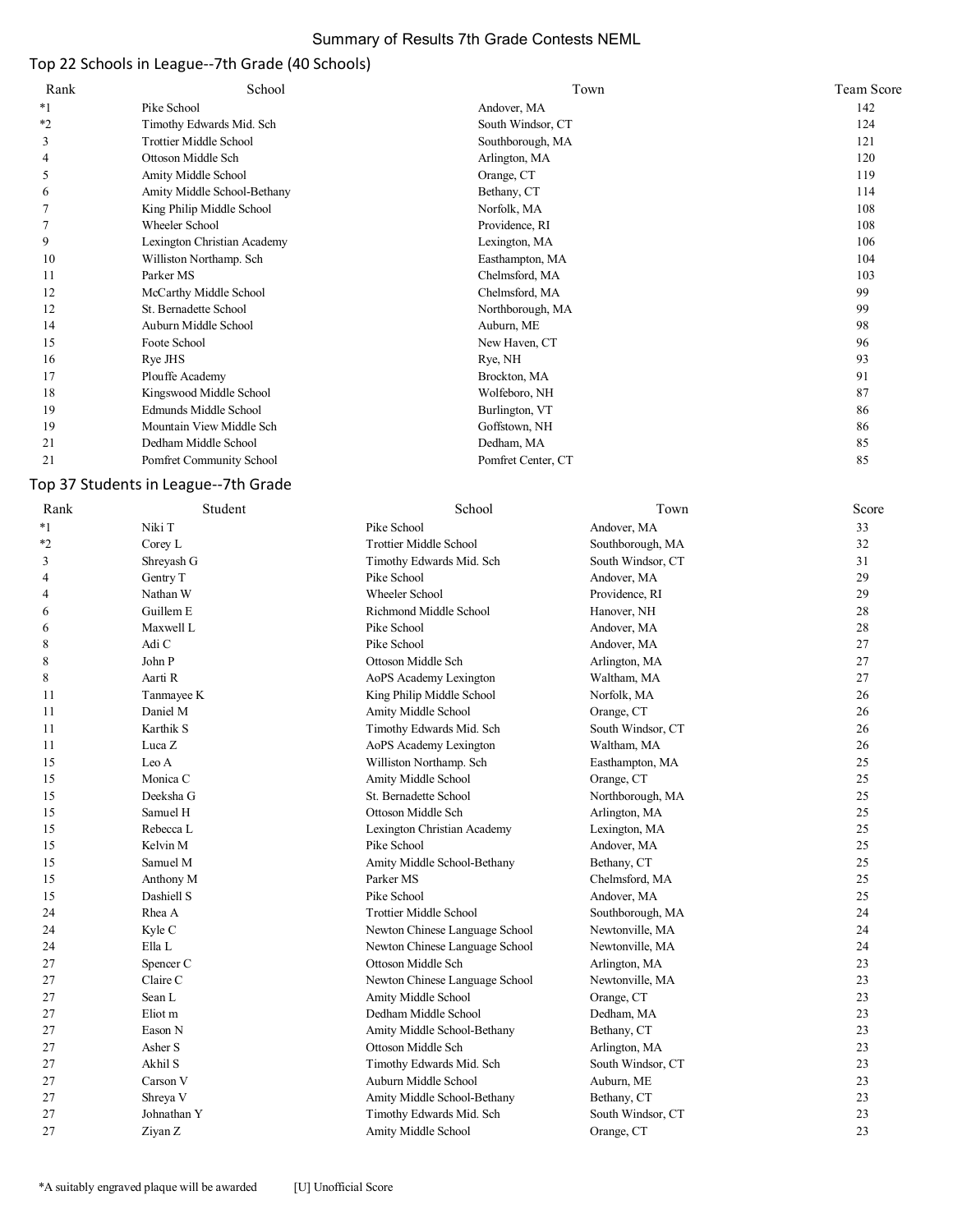# **CONNECTICUT**

#### **Hartford, Middlesex, New Haven, New London, Windham**

### Top Schools in Region

| Rank | School                      | Town          | Team Score |
|------|-----------------------------|---------------|------------|
|      | Timothy Edwards Mid. Sch    | South Windsor | 124        |
|      | Amity Middle School         | Orange        | 119        |
|      | Amity Middle School-Bethany | Bethany       | 114        |
|      | Foote School                | New Haven     | 96         |

### Top Students in Region

| Rank | Student    | School                      | Town          | Score |
|------|------------|-----------------------------|---------------|-------|
|      | Shreyash G | Timothy Edwards Mid. Sch    | South Windsor | ر ر   |
|      | Daniel M   | Amity Middle School         | Orange        | 26    |
|      | Karthik S  | Timothy Edwards Mid. Sch    | South Windsor | 26    |
|      | Monica C   | Amity Middle School         | Orange        | 25    |
|      | Samuel M   | Amity Middle School-Bethany | Bethany       | ن ک   |

### **MAINE**

### **Androscoggin, Aroostook, Cumberland**

# Top Schools in Region

| Rank          | School                  | Town       | <b>Team Score</b> |
|---------------|-------------------------|------------|-------------------|
| $*1$          | Wheeler School          | Providence | 108               |
| $\mathcal{L}$ | Auburn Middle School    | Auburn     | 98                |
|               | Rye JHS                 | Rye        | 93                |
|               | Kingswood Middle School | Wolfeboro  | -87               |

| Rank | Student   | School                  | Town       | Score    |
|------|-----------|-------------------------|------------|----------|
|      | Nathan W  | Wheeler School          | Providence | 29       |
|      | Guillem E | Richmond Middle School  | Hanover    | 28       |
|      | Carson V  | Auburn Middle School    | Auburn     | 23       |
|      | Javius H  | Wheeler School          | Providence | 22       |
|      | Kiernan K | Kingswood Middle School | Wolfeboro  | າາ<br>∠∠ |
|      | William R | Rye JHS                 | Rye        | າາ<br>∠∠ |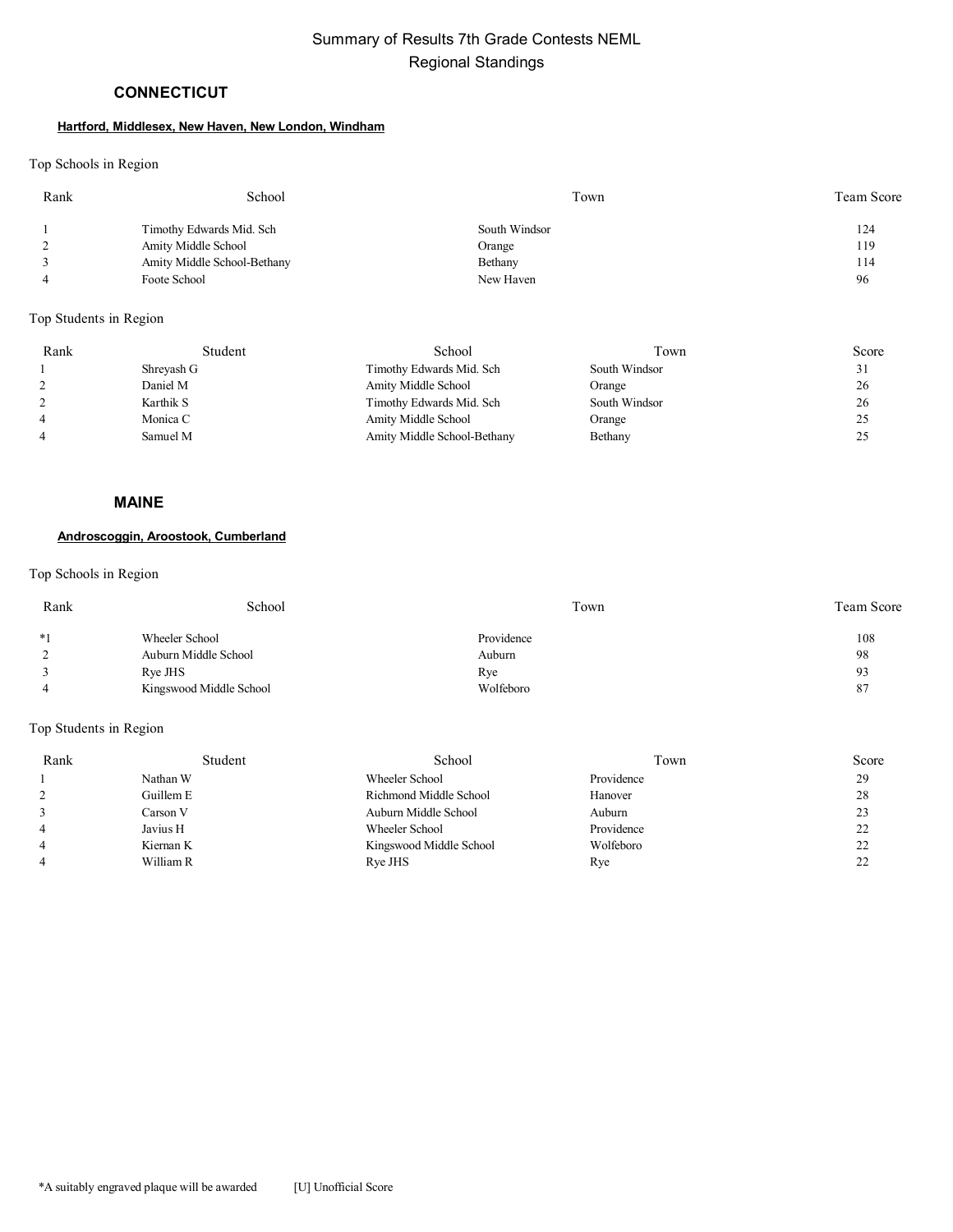# **MASSACHUSETTS**

#### **Barnstable, Essex, Hampshire, Norfolk, Plymouth, Suffolk, Worcester**

Top Schools in Region

| Rank | School                    | Town         | Team Score |
|------|---------------------------|--------------|------------|
|      | Pike School               | Andover      | 142        |
|      | Trottier Middle School    | Southborough | 121        |
|      | King Philip Middle School | Norfolk      | 108        |
|      | Williston Northamp. Sch   | Easthampton  | 104        |

Top Students in Region

| Rank | Student   | School                 | Town         | Score |
|------|-----------|------------------------|--------------|-------|
|      | Niki T    | Pike School            | Andover      | 33    |
|      | Corey L   | Trottier Middle School | Southborough | 32    |
|      | Gentry T  | Pike School            | Andover      | 29    |
| 4    | Maxwell L | Pike School            | Andover      | 28    |

### **Middlesex**

### Top Schools in Region

| Rank | School                      | Town       | <b>Team Score</b> |
|------|-----------------------------|------------|-------------------|
| $*1$ | Ottoson Middle Sch          | Arlington  | 120               |
|      | Lexington Christian Academy | Lexington  | 106               |
|      | Parker MS                   | Chelmsford | 103               |
|      | McCarthy Middle School      | Chelmsford | 99                |

| Rank | Student   | School                      | Town       | Score |
|------|-----------|-----------------------------|------------|-------|
|      | John P    | Ottoson Middle Sch          | Arlington  | 27    |
|      | Aarti R   | AoPS Academy Lexington      | Waltham    | 27    |
|      | Luca Z    | AoPS Academy Lexington      | Waltham    | 26    |
|      | Samuel H  | Ottoson Middle Sch          | Arlington  | 25    |
|      | Rebecca L | Lexington Christian Academy | Lexington  | 25    |
|      | Anthony M | Parker MS                   | Chelmsford | 25    |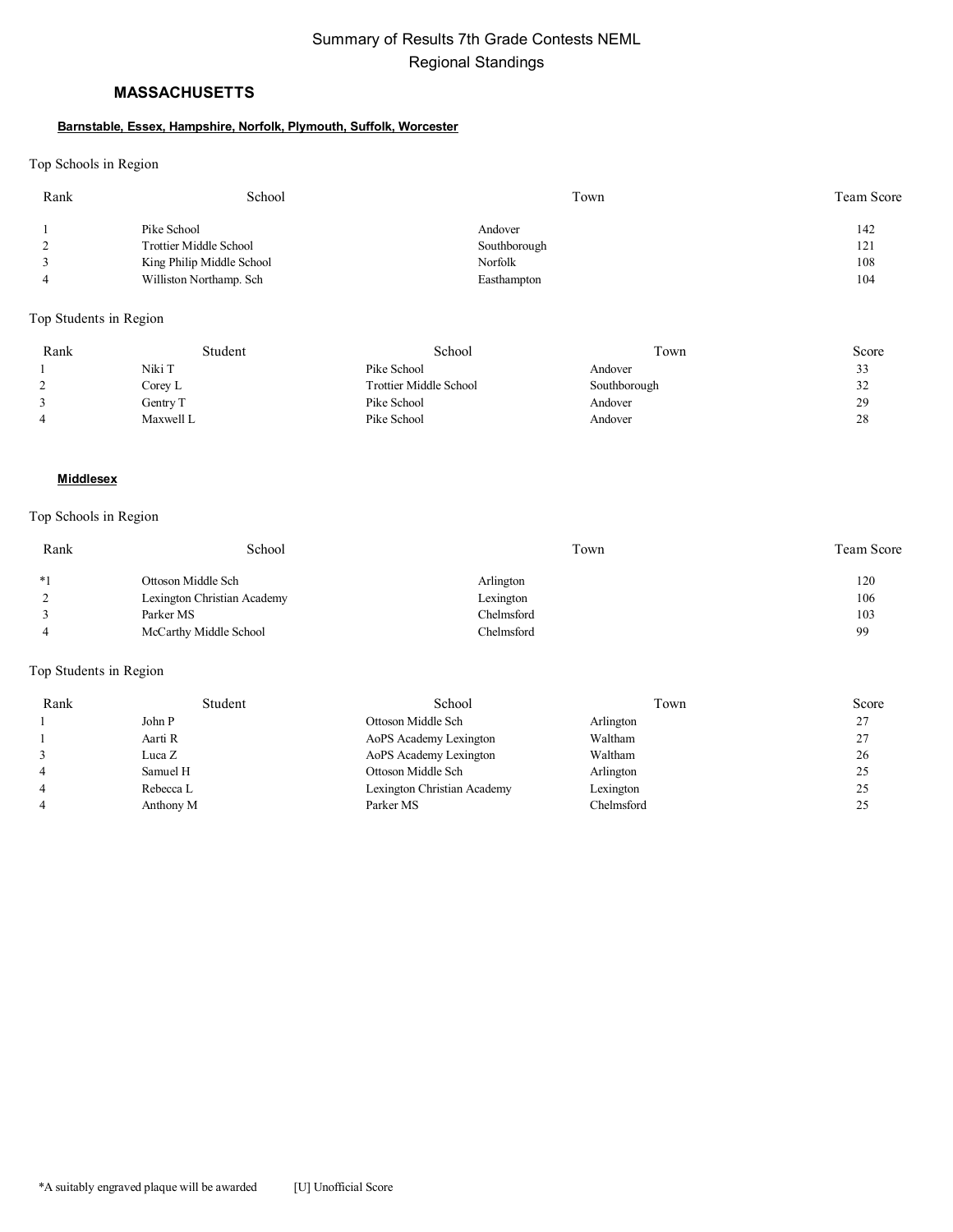## **NEW HAMPSHIRE**

#### **Carroll, Grafton, Hillsborough, Rockingham**

Top Schools in Region

| Rank | School                  | Town       | Team Score |
|------|-------------------------|------------|------------|
| $*1$ | Wheeler School          | Providence | 108        |
|      | Auburn Middle School    | Auburn     | 98         |
|      | Rye JHS                 | Rye        | 93         |
|      | Kingswood Middle School | Wolfeboro  | 87         |

### Top Students in Region

| Rank | Student   | School                  | Town       | Score |
|------|-----------|-------------------------|------------|-------|
|      | Nathan W  | Wheeler School          | Providence | 29    |
|      | Guillem E | Richmond Middle School  | Hanover    | 28    |
|      | Carson V  | Auburn Middle School    | Auburn     | 23    |
|      | Javius H  | Wheeler School          | Providence | 22    |
|      | Kiernan K | Kingswood Middle School | Wolfeboro  | 22    |
|      | William R | Rye JHS                 | Rye        | 22    |

# **RHODE ISLAND**

#### **Providence, Washington**

### Top Schools in Region

| Rank | School                  | Town       | <b>Team Score</b> |
|------|-------------------------|------------|-------------------|
| $*1$ | Wheeler School          | Providence | 108               |
|      | Auburn Middle School    | Auburn     | 98                |
|      | Rye JHS                 | Rye        | 93                |
|      | Kingswood Middle School | Wolfeboro  | 87                |

| Rank | Student   | School                  | Town       | Score |
|------|-----------|-------------------------|------------|-------|
|      | Nathan W  | Wheeler School          | Providence | 29    |
|      | Guillem E | Richmond Middle School  | Hanover    | 28    |
|      | Carson V  | Auburn Middle School    | Auburn     | 23    |
|      | Javius H  | Wheeler School          | Providence | 22    |
|      | Kiernan K | Kingswood Middle School | Wolfeboro  | 22    |
|      | William R | Rye JHS                 | Rye        | 22    |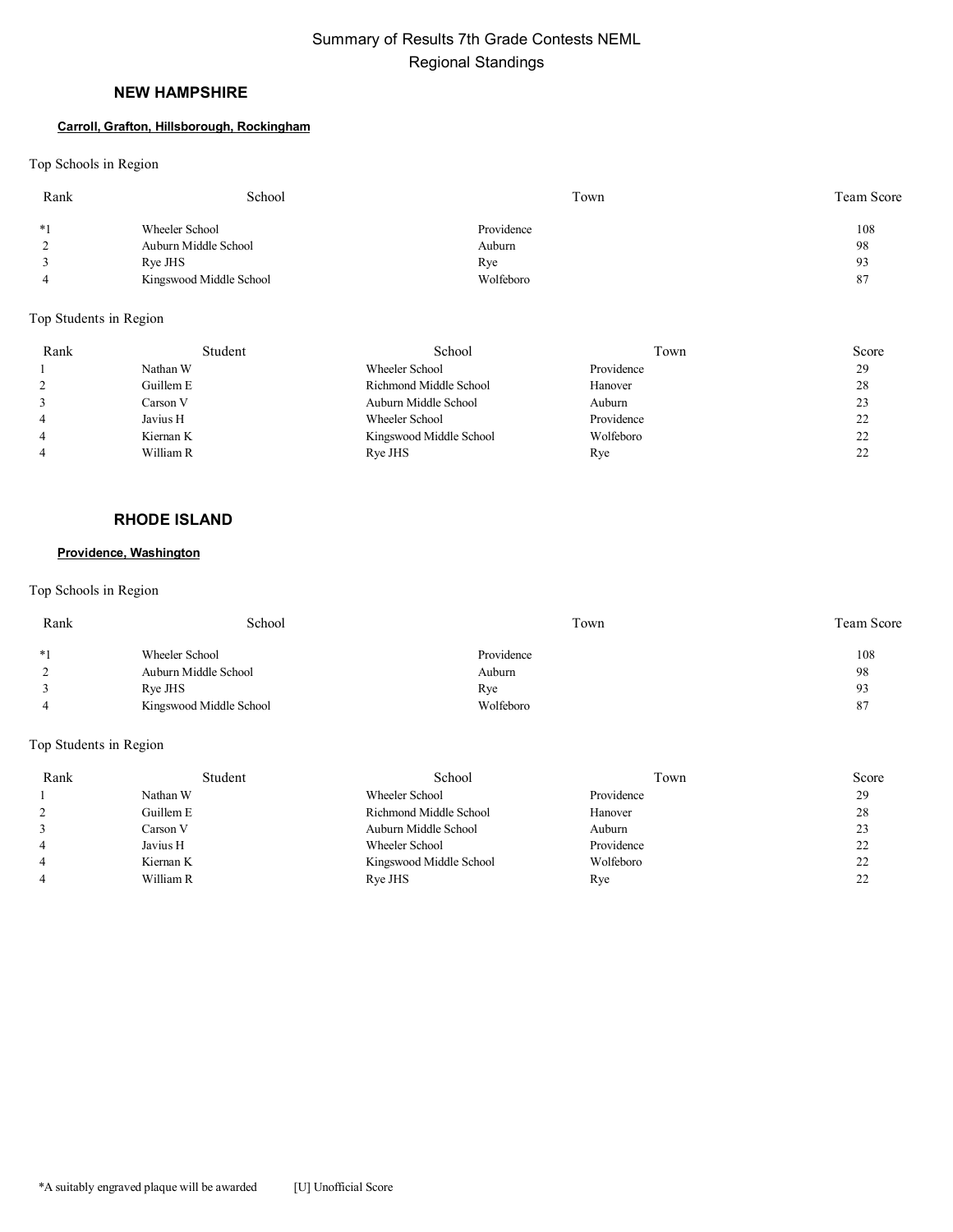# **VERMONT**

# **Chittenden**

Top Schools in Region

| Rank | School                  | Town       | Team Score |
|------|-------------------------|------------|------------|
| $*1$ | Wheeler School          | Providence | 108        |
|      | Auburn Middle School    | Auburn     | 98         |
|      | Rye JHS                 | Rye        | 93         |
|      | Kingswood Middle School | Wolfeboro  | 87         |

| Rank | Student   | School                  | Town       | Score |
|------|-----------|-------------------------|------------|-------|
|      | Nathan W  | Wheeler School          | Providence | 29    |
|      | Guillem E | Richmond Middle School  | Hanover    | 28    |
|      | Carson V  | Auburn Middle School    | Auburn     | 23    |
|      | Javius H  | Wheeler School          | Providence | 22    |
|      | Kiernan K | Kingswood Middle School | Wolfeboro  | 22    |
|      | William R | Rye JHS                 | Rye        | 22    |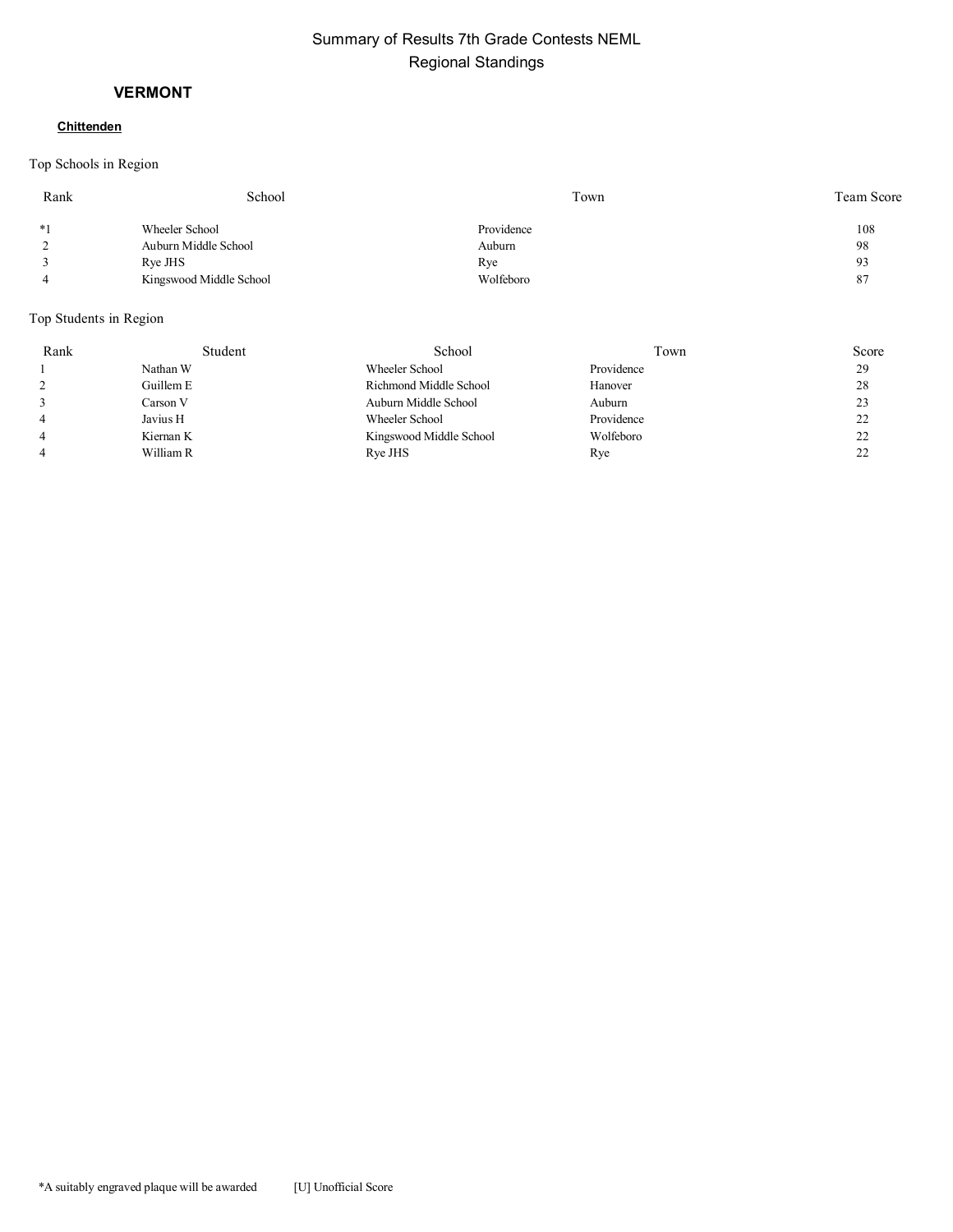# Summary of Results 8th Grade Contests NEML

# Top 26 Schools in League--8th Grade (41 Schools)

| Rank    | School                        | Town              | Team Score |
|---------|-------------------------------|-------------------|------------|
| $*1$    | Oak Hill Middle School        | Newton, MA        | 154        |
| $*_{2}$ | Pike School                   | Andover, MA       | 153        |
| 3       | <b>Trottier Middle School</b> | Southborough, MA  | 152        |
| 4       | Amity Middle School-Bethany   | Bethany, CT       | 147        |
| 5       | Ottoson Middle Sch            | Arlington, MA     | 139        |
| 6       | Parker MS                     | Chelmsford, MA    | 138        |
|         | Amity Middle School           | Orange, CT        | 137        |
| 8       | Timothy Edwards Mid. Sch      | South Windsor, CT | 136        |
| 9       | Wheeler School                | Providence, RI    | 135        |
| 10      | McCarthy Middle School        | Chelmsford, MA    | 134        |
| 11      | Foote School                  | New Haven, CT     | 132        |
| 11      | Freeport Middle School        | Freeport, ME      | 132        |
| 13      | Ashland Middle School         | Ashland, MA       | 131        |
| 14      | Mountain View Middle Sch      | Goffstown, NH     | 129        |
| 15      | La Salle Academy              | Providence, RI    | 125        |
| 16      | Edmunds Middle School         | Burlington, VT    | 124        |
| 17      | Dedham Middle School          | Dedham, MA        | 118        |
| 18      | Auburn Middle School          | Auburn, ME        | 115        |
| 19      | Kingswood Middle School       | Wolfeboro, NH     | 108        |
| 19      | Lexington Christian Academy   | Lexington, MA     | 108        |
| 21      | Plouffe Academy               | Brockton, MA      | 107        |
| 21      | Rye JHS                       | Rye, NH           | 107        |
| 21      | St. Bernadette School         | Northborough, MA  | 107        |
| 24      | King Philip Middle School     | Norfolk, MA       | 106        |
| 25      | Williston Northamp. Sch       | Easthampton, MA   | 103        |
| 26      | Richmond Middle School        | Hanover, NH       | 96         |

# Top 39 Students in League--8th Grade

| Rank    | Student          | School                         | Town              | Score |
|---------|------------------|--------------------------------|-------------------|-------|
| $*_{1}$ | Rahib H          | AoPS Academy Lexington         | Waltham, MA       | 33    |
| $*_{1}$ | Noah K           | Oak Hill Middle School         | Newton, MA        | 33    |
| $*_{1}$ | Nicholas L       | Amity Middle School-Bethany    | Bethany, CT       | 33    |
| $*1$    | Safir M          | Richmond Middle School         | Hanover, NH       | 33    |
| $^*1$   | Jared M          | Oak Hill Middle School         | Newton, MA        | 33    |
| 6       | Christopher C    | Richmond Middle School         | Hanover, NH       | 32    |
| 6       | Sophie H         | <b>Trottier Middle School</b>  | Southborough, MA  | 32    |
| 6       | Xitiz S          | Ottoson Middle Sch             | Arlington, MA     | 32    |
| 6       | Clayton S        | Newton Chinese Language School | Newtonville, MA   | 32    |
| 6       | William X        | Newton Chinese Language School | Newtonville, MA   | 32    |
| 6       | Robert Z         | Pike School                    | Andover, MA       | 32    |
| 12      | Pranav A         | McCarthy Middle School         | Chelmsford, MA    | 31    |
| 12      | Ray C            | Newton Chinese Language School | Newtonville, MA   | 31    |
| 12      | Natalie H        | AoPS Academy Lexington         | Waltham, MA       | 31    |
| 12      | Henry H          | Pike School                    | Andover, MA       | 31    |
| 12      | Vedant K         | Oak Hill Middle School         | Newton, MA        | 31    |
| 12      | Ray M            | Richmond Middle School         | Hanover, NH       | 31    |
| 12      | Shaurya R        | Timothy Edwards Mid. Sch       | South Windsor, CT | 31    |
| 12      | Zach S           | Pike School                    | Andover, MA       | 31    |
| 12      | Aaron W          | <b>Trottier Middle School</b>  | Southborough, MA  | 31    |
| 21      | Yash C           | La Salle Academy               | Providence, RI    | 30    |
| 21      | Shruthika S      | Ashland Middle School          | Ashland, MA       | 30    |
| 21      | Mark S           | Amity Middle School            | Orange, CT        | 30    |
| 21      | Julia S          | Pike School                    | Andover, MA       | 30    |
| 21      | <b>Brandon T</b> | <b>Trottier Middle School</b>  | Southborough, MA  | 30    |
| 21      | Victoria T       | Amity Middle School-Bethany    | Bethany, CT       | 30    |
| 21      | Anagha V         | <b>Trottier Middle School</b>  | Southborough, MA  | 30    |
| 28      | Roaa B           | Oak Hill Middle School         | Newton, MA        | 29    |
| 28      | Jackson C        | Parker MS                      | Chelmsford, MA    | 29    |
| 28      | Willian C        | Pike School                    | Andover, MA       | 29    |
| 28      | Luke C           | Amity Middle School-Bethany    | Bethany, CT       | 29    |
| 28      | Evelyn K         | Pike School                    | Andover, MA       | 29    |
| 28      | Jason L          | Ashland Middle School          | Ashland, MA       | 29    |
| 28      | Mateo L          | La Salle Academy               | Providence, RI    | 29    |
| 28      | Alex M           | Pike School                    | Andover, MA       | 29    |
|         |                  |                                |                   |       |

\*A suitably engraved plaque will be awarded [U] Unofficial Score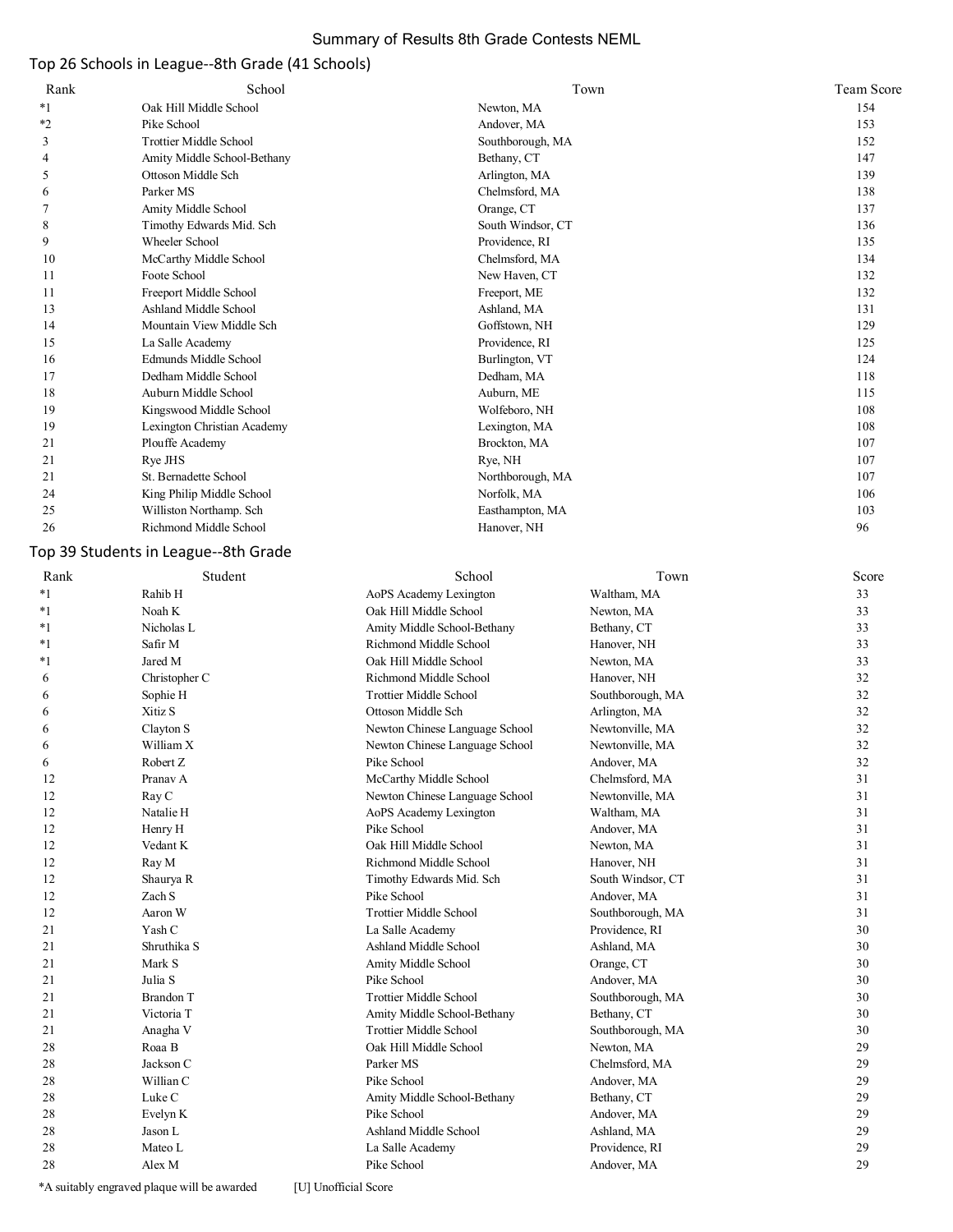|    | Summary of Results 8th Grade Contests NEML |                               |                  |    |  |  |
|----|--------------------------------------------|-------------------------------|------------------|----|--|--|
| 28 | Haarika M                                  | Parker MS                     | Chelmsford, MA   | 29 |  |  |
| 28 | You-Yan W                                  | Ottoson Middle Sch            | Arlington, MA    | 29 |  |  |
| 28 | Avdan W                                    | <b>Trottier Middle School</b> | Southborough, MA | 29 |  |  |
| 28 | Angela Z                                   | Pike School                   | Andover, MA      | 29 |  |  |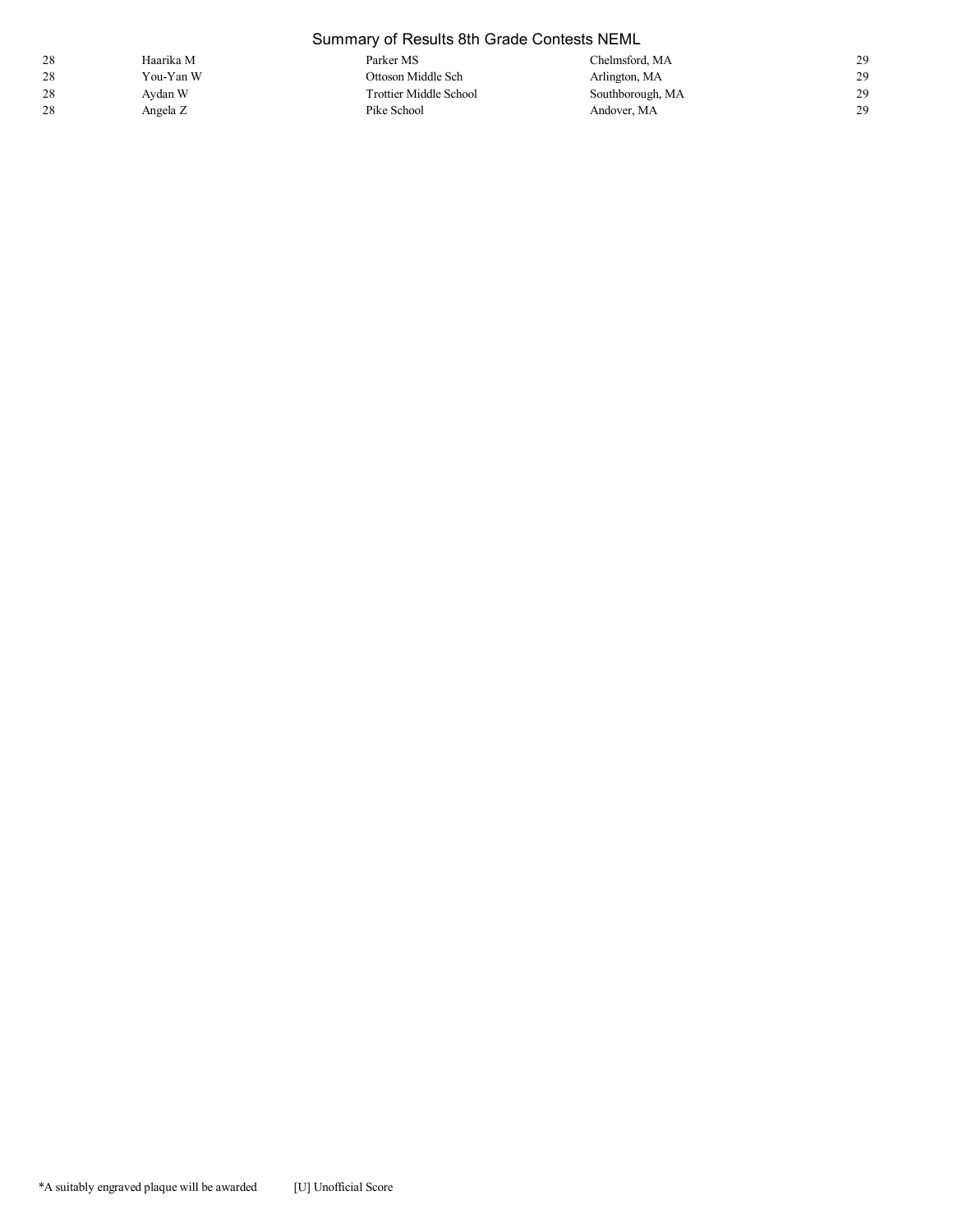# **CONNECTICUT**

#### **Hartford, Middlesex, New Haven, New London, Windham**

### Top Schools in Region

| Rank | School                      | Town          | Team Score |
|------|-----------------------------|---------------|------------|
| $*1$ | Amity Middle School-Bethany | Bethany       | 147        |
|      | Amity Middle School         | Orange        | 137        |
|      | Timothy Edwards Mid. Sch    | South Windsor | 136        |
|      | Foote School                | New Haven     | 132        |

Top Students in Region

| Rank | Student    | School                      | Town          | Score |
|------|------------|-----------------------------|---------------|-------|
|      | Nicholas L | Amity Middle School-Bethany | Bethany       | 33    |
|      | Shaurya R  | Timothy Edwards Mid. Sch    | South Windsor |       |
|      | Mark S     | Amity Middle School         | Orange        | 30    |
|      | Victoria T | Amity Middle School-Bethany | Bethany       | 30    |

#### **MAINE**

### **Androscoggin, Aroostook, Cumberland**

### Top Schools in Region

| Rank | School                   | Town       | <b>Team Score</b> |
|------|--------------------------|------------|-------------------|
| $*1$ | Wheeler School           | Providence | 135               |
|      | Freeport Middle School   | Freeport   | 132               |
|      | Mountain View Middle Sch | Goffstown  | 129               |
|      | La Salle Academy         | Providence | 125               |

| Rank | Student       | School                 | Town       | Score |
|------|---------------|------------------------|------------|-------|
|      | Safir M       | Richmond Middle School | Hanover    | 33    |
|      | Christopher C | Richmond Middle School | Hanover    | 32    |
|      | Ray M         | Richmond Middle School | Hanover    | 31    |
|      | Yash C        | La Salle Academy       | Providence | 30    |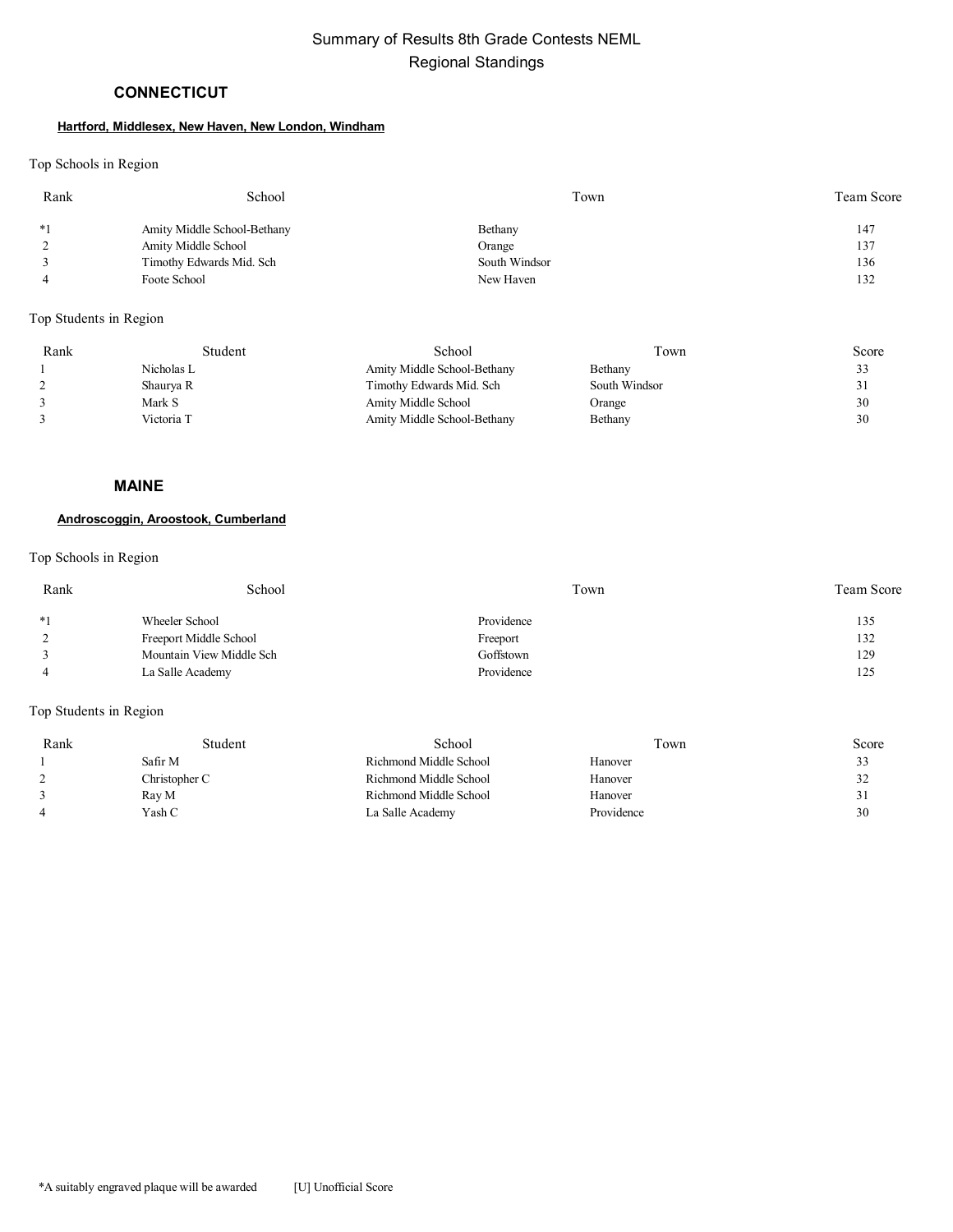# **MASSACHUSETTS**

#### **Barnstable, Essex, Hampshire, Norfolk, Plymouth, Suffolk, Worcester**

Top Schools in Region

| Rank | School                 | Town            | Team Score |
|------|------------------------|-----------------|------------|
|      | Pike School            | Andover         | 153        |
|      | Trottier Middle School | Southborough    | 152        |
|      | Dedham Middle School   | Dedham          | 118        |
|      | Plouffe Academy        | <b>Brockton</b> | 107        |
|      | St. Bernadette School  | Northborough    | 107        |

### Top Students in Region

| Rank | Student  | School                        | Town         | Score              |
|------|----------|-------------------------------|--------------|--------------------|
|      | Sophie H | <b>Trottier Middle School</b> | Southborough | 32                 |
|      | Robert Z | Pike School                   | Andover      | 32                 |
|      | Henry H  | Pike School                   | Andover      | 31                 |
|      | Zach S   | Pike School                   | Andover      | 31                 |
|      | Aaron W  | <b>Trottier Middle School</b> | Southborough | $^{\circ}$ 1<br>31 |

#### **Middlesex**

### Top Schools in Region

| Rank | School                 | Town              | Team Score |
|------|------------------------|-------------------|------------|
|      | Oak Hill Middle School | Newton            | 154        |
|      | Ottoson Middle Sch     | Arlington         | 139        |
|      | Parker MS              | Chelmsford        | 138        |
|      | McCarthy Middle School | <b>Chelmsford</b> | 134        |

| Rank | Student   | School                         | Town        | Score |
|------|-----------|--------------------------------|-------------|-------|
|      | Rahib H   | AoPS Academy Lexington         | Waltham     | 33    |
|      | Noah K    | Oak Hill Middle School         | Newton      | 33    |
|      | Jared M   | Oak Hill Middle School         | Newton      | 33    |
|      | Xitiz S   | Ottoson Middle Sch             | Arlington   | 32    |
|      | Clayton S | Newton Chinese Language School | Newtonville | 32    |
|      | William X | Newton Chinese Language School | Newtonville | 32    |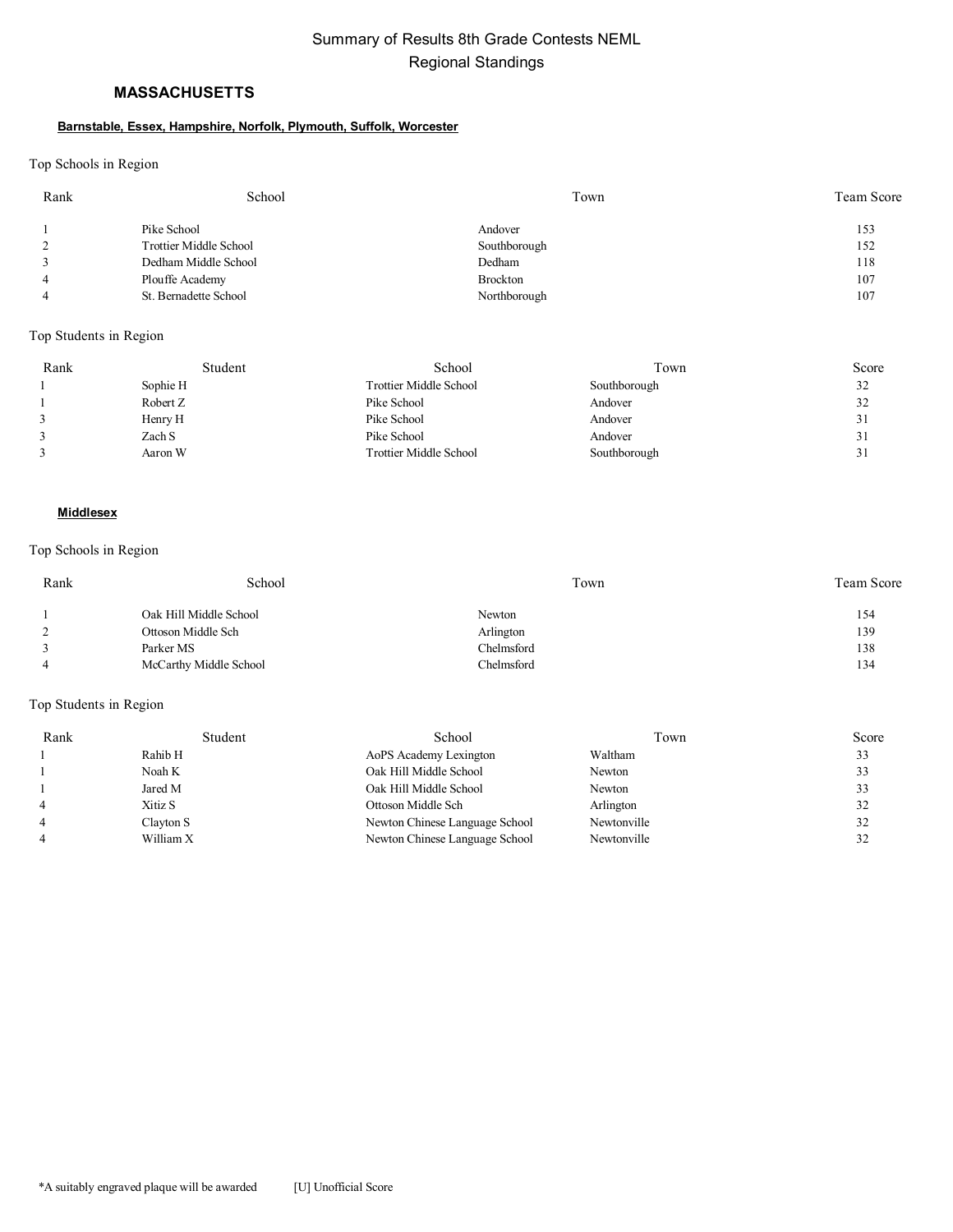# **NEW HAMPSHIRE**

#### **Carroll, Grafton, Hillsborough, Rockingham**

Top Schools in Region

| Rank | School                   | Town       | Team Score |
|------|--------------------------|------------|------------|
| $*1$ | Wheeler School           | Providence | 135        |
|      | Freeport Middle School   | Freeport   | 132        |
|      | Mountain View Middle Sch | Goffstown  | 129        |
|      | La Salle Academy         | Providence | 125        |

Top Students in Region

| Rank | Student       | School                 | Town       | Score |
|------|---------------|------------------------|------------|-------|
|      | Safir M       | Richmond Middle School | Hanover    | 33    |
|      | Christopher C | Richmond Middle School | Hanover    | 32    |
|      | Ray M         | Richmond Middle School | Hanover    |       |
|      | Yash C        | La Salle Academy       | Providence | 30    |

# **RHODE ISLAND**

# **Providence, Washington**

Top Schools in Region

| Rank | School                   | Town       | <b>Team Score</b> |
|------|--------------------------|------------|-------------------|
| $*1$ | Wheeler School           | Providence | 135               |
|      | Freeport Middle School   | Freeport   | 132               |
|      | Mountain View Middle Sch | Goffstown  | 129               |
|      | La Salle Academy         | Providence | 125               |

| Rank | Student       | School                 | Γown       | Score |
|------|---------------|------------------------|------------|-------|
|      | Safir M       | Richmond Middle School | Hanover    | 33    |
|      | Christopher C | Richmond Middle School | Hanover    | 32    |
|      | Ray M         | Richmond Middle School | Hanover    | 31    |
|      | Yash C        | La Salle Academy       | Providence | 30    |